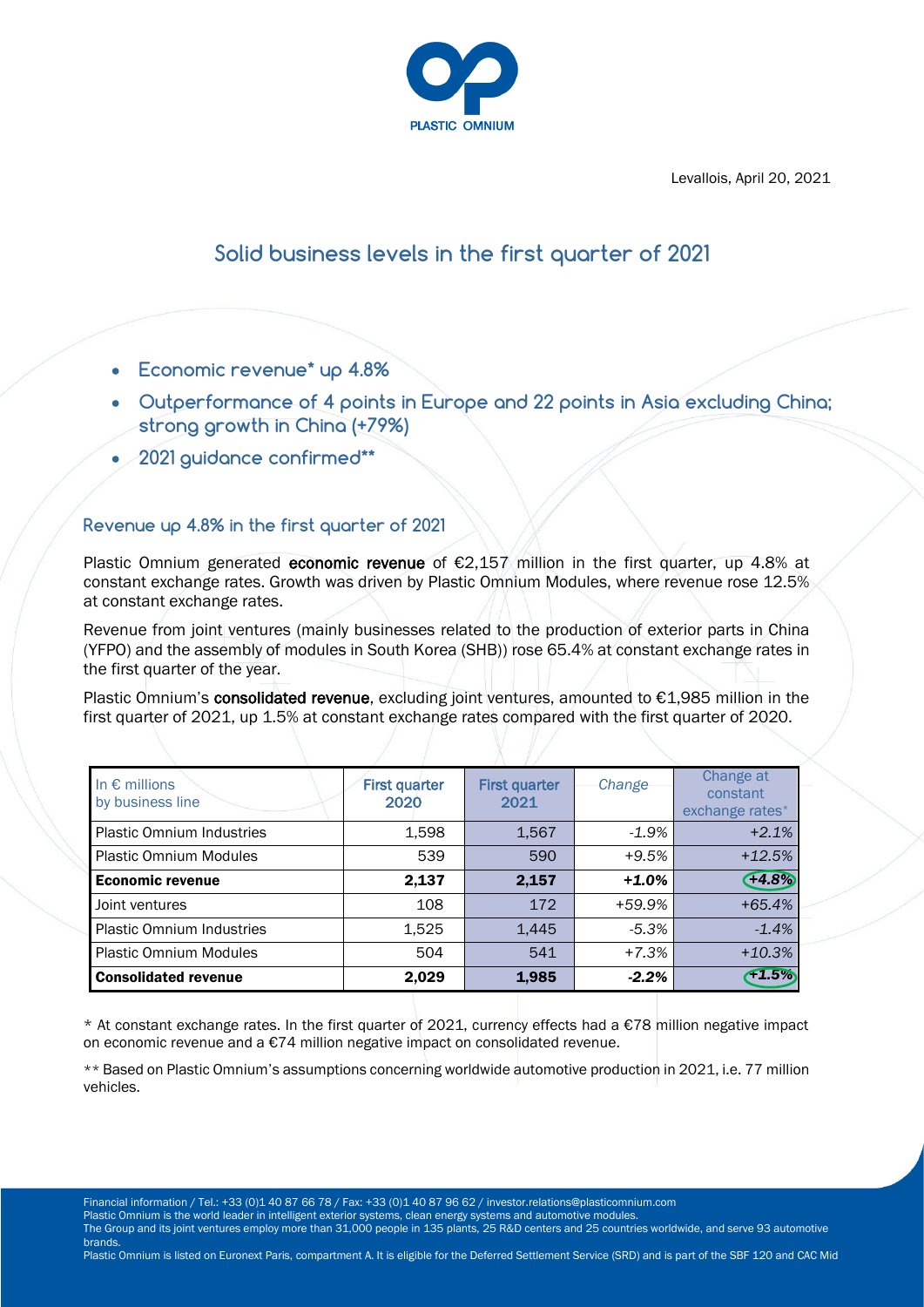## **Outperformance of 4 points in Europe and 22 points in Asia excluding China; strong growth in China (+79%)**

In the 1<sup>st</sup> quarter of 2021, automotive production posted growth of 13.6% mainly driven by China (+79.2%) which benefited from a very favorable basis of comparison having been the first country affected by Covid-19 in 1st quarter 2020. Worldwide automotive production excluding China, where the Group generates 90% of its economic revenue, is stable (-0.4%).

The Group outperformed in Europe (+4.0 points), and in Asia excluding China (+21.9 points). In China, business growth is very strong (+79.2%) and outperformance will accelerate over the coming quarters. In North America, revenue was held back by a fall in tooling invoicing, which will be made up in the second quarter.

| In $\epsilon$ millions and as a % of<br>revenue<br>By region | <b>First quarter</b><br>2020 | <b>First quarter</b><br>2021 | Change    | <b>Change at</b><br>constant<br>exchange<br>rates <sup>3</sup> | <b>Automotive</b><br>production <sup>4</sup> |
|--------------------------------------------------------------|------------------------------|------------------------------|-----------|----------------------------------------------------------------|----------------------------------------------|
| Europe                                                       | 1,186                        | 1,214                        | $+2.4%$   | $+2.9%$                                                        | $-1.1%$                                      |
| North America                                                | 659                          | 528                          | $-19.9\%$ | $-12.4\%$                                                      | $-5.4%$                                      |
| China                                                        | 118                          | 209                          | +76.5%    | $+79.2%$                                                       | $+79.2%$                                     |
| Asia excluding China                                         | 126                          | 150                          | $+19.2%$  | $+25.0%$                                                       | $+3.1%$                                      |
| South America                                                | 24                           | 24                           | $+0.8%$   | $+41.0%$                                                       | $+5.3%$                                      |
| Africa                                                       | 24                           | 32                           | +34.3%    | $+39.3%$                                                       | $-1.3%$                                      |
| Economic revenue <sup>1</sup>                                | 2,137                        | 2,157                        | $+1.0%$   | $+4.8%$                                                        | $+13.6%$                                     |
| Joint ventures                                               | 108                          | 172                          | +59.9%    | $+65.4%$                                                       |                                              |
| Consolidated revenue <sup>2</sup>                            | 2,029                        | 1,985                        | $-2.2\%$  | $+1.5%$                                                        | $+13.6%$                                     |

Given that the Covid-19 pandemic first affected Asia in early 2020, then Europe and North America from March 2020, year-on-year changes in automotive production varied widely between regions in the first quarter of 2021:

- In Europe, with a revenue of  $E1,214$  million in the first quarter, up 2.9% at constant exchange rates, Plastic Omnium outperformed by 4.0 points. This outperformance is mainly due to its successful positioning on new electric vehicle programs (Porsche Taycan, Volkswagen ID3/ID4 and Audi e-tron) and the extension of its modules offering, which increases its content per vehicle.
- In North America, Plastic Omnium' activity, adjusted for tooling invoicing related to launches in the first quarter of 2020 (Volkswagen and BMW), is in line with the evolution of the automotive production. These invoices will be made up in the second quarter thanks to launches for Lucid Air and General Motors in Mexico.
- In China, Plastic Omnium's revenue amounted to  $\epsilon$ 209 million, representing an increase of 79.2% at constant exchange rates. Over the year as a whole and from the second quarter, the outperformance will continue to be driven by market share gains for Plastic Omnium Industries and the ramp-up of the Group's modules business in China, with three new sites: two electric platforms launched for Tesla and Volkswagen and one platform for Daimler.
- In Asia excluding China, Plastic Omnium's revenue totaled €150 million, up 25.0% at constant exchange rates. That represented a 21.9-point outperformance, driven by strong business levels for Hyundai in South Korea and Proton in Malaysia.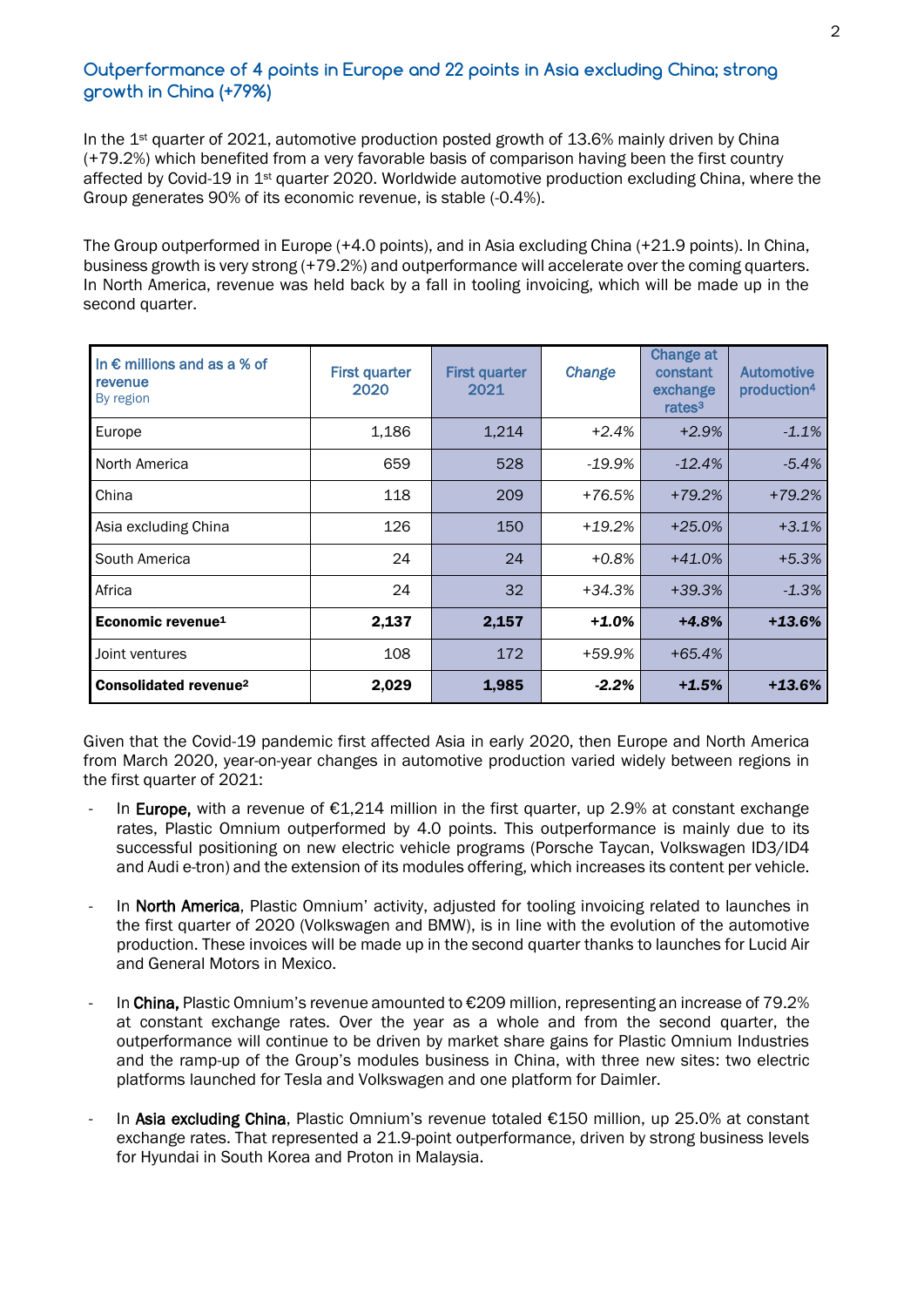## **Increased flexibility and cost reduction efforts Continuation of the transformation program**

Since the start of 2021, Plastic Omnium has been managing its operations on a 5% discount to expected worldwide automotive production volumes, i.e. 77 million vehicles. Flexibility measures have been stepped up to absorb the consequences of production line stoppages and the reduction in production volumes by many carmakers as a result of supply shortages, particularly relating to semiconductors. This is indirectly affecting Plastic Omnium, which is managing the industrial and logistical situation on a daily basis across its 135 plants.

The Group has also closed its fuel systems production site in Eisenach (Germany) as planned, contributing to the €20 million of reorganization-related savings expected in 2021. These reorganization measures will continue.

Additionally, the **Omega transformation plan** aims to improve the Group's agility, organizational operation and industrial efficiency by simplifying processes, accelerating digitization, and facilitating a more cross-functional approach. The plan is being implemented in two areas initially, i.e. indirect purchasing and design and development costs. To date, 1,800 initiatives have been defined and are being either assessed or implemented.

As previously announced, they will result in €200 million of cost savings by the end of 2022, including €100 million by the end of 2021. The Group is also launching a plan to transform and improve its support functions.

#### **Numerous strategic commercial successes in the first quarter of 2021**

Order intake in the first quarter of 2021 enhanced the Group's growth potential, particularly due to:

- the Group's strong global positions in electric vehicles:
	- o Germany: front and rear bumpers for Ford's new electric SUV; cockpit modules for Volkswagen's ID-buzz electric camper van;
	- o United States: front-end modules for a 100% electric carmaker;
	- o Mexico: front and rear bumpers for General Motors' new electric SUV and the Volkswagen Jetta;
	- o China: active grille shutters for Audi's Q4 e-tron electric vehicle;
- market share gains arising from carmakers replacing metal parts with plastic parts:
	- $\circ$  Fuel systems for Mitsubishi's Triton one of the most popular SUVs in Southeast Asia – which will be produced in Thailand: Plastic Omnium is now Mitsubishi's preferred partner for future developments, in which current metal fuel systems will be replaced with plastic tanks.

### **Hydrogen mobility: launch of the EKPO Fuel Cell Technologies joint venture**

On March 1, 2021, Plastic Omnium and ElringKlinger launched their EKPO Fuel Cell Technologies joint venture, a leading player in fuel cells for a wide range of applications including commercial vehicles, buses, passenger cars, trains and boats. Plastic Omnium has also acquired ElringKlinger Fuelcell Systems Austria GmbH (EKAT), which is ElringKlinger's Austrian subsidiary specializing in integrated hydrogen systems.

In line with its strategy, therefore, Plastic Omnium now has a comprehensive offering including storage, fuel cells and integrated hydrogen systems. Combined with its available industrial capacity, this means that it can respond to the increasing number of call for tender in the hydrogen mobility segment, as well as confirming its ambition of generating €3 billion of revenue in 2030.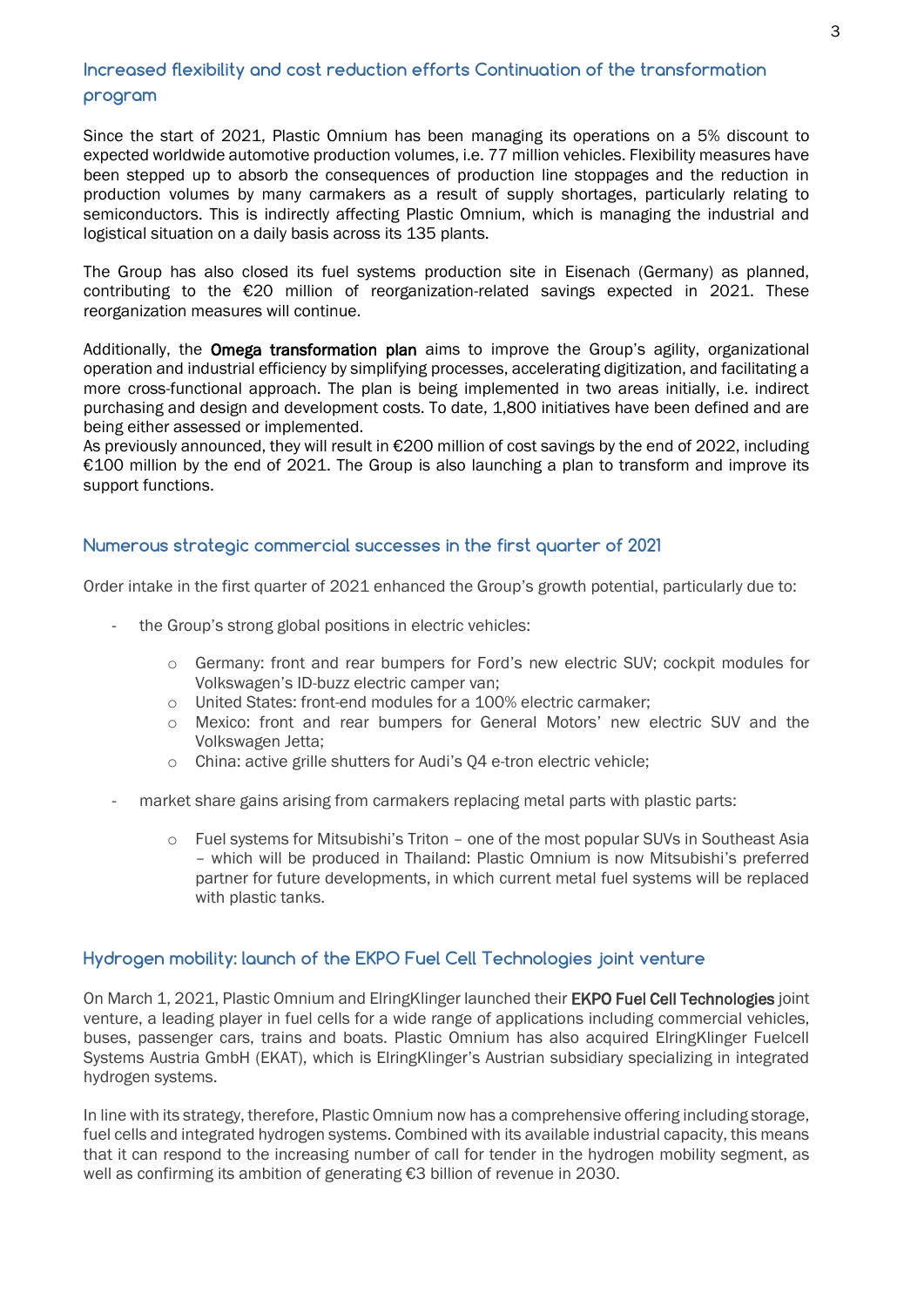#### **Progress in sustainability**

Plastic Omnium has continued to prepare its **carbon-neutral** roadmap, details of which will be provided in the second half of 2021. In the first quarter, it signed agreements with two external partners specializing in energy transition, and together with them has already committed to:

- auditing all Group's facilities in order to identify ways of increasing energy efficiency and the investments required to implement them (scopes 1 and 2);
- analyzing the potential to shift the Group's energy sourcing towards renewable energies and devising the related action plan (scopes 1 and 2);
- putting together an action plan to reduce the carbon footprint of its suppliers and transportation providers (upstream scope 3);
- quantifying and increasing the positive impact of the Group's innovative products for endcustomers and end-users (downstream scope 3).

At the same time, Plastic Omnium is stepping up its plan to generate renewable energy at its facilities. After installing renewable energy equipment at four sites in 2020, the Group has agreed so far from beginning of 2021 to equip a further 10 sites.

#### **2021 outlook**

Automotive production remains highly volatile and is varying increasingly between regions. Semiconductors and raw materials supply chains are still under pressure in all geographical zones, and the recovery is being slowed by the economic and Covid-19 situation, particularly in Europe.

Based on Plastic Omnium's assumptions concerning worldwide automotive production in 2021, i.e. 77 million vehicles, and as a result of its flexibility and cost-reduction plans, the Group is confirming the following guidance for 2021:

- A strong rebound in revenue
- Operating margin of 6%, similar to the level seen in 2019
- Free cash flow of more than €220 million, higher than the 2019 figure

Results for the first half of 2021, scheduled for publication on July 21, 2021, will reflect that trajectory.

#### **\*\*\*\*\*\*\*\*\*\*\*\*\*\*\*\*\*\***

### **Conference call**

A conference call will take place today at 8am (Paris time). During the call, Adeline Mickeler, EVP Corporate Finance of Compagnie Plastic Omnium SE, will review the main developments in the first quarter of 2021.

The conference call will take place in English.

If you would like to access the conference call, please call one of the following numbers:

| France               | Tel: +33 1 72 72 74 03   |
|----------------------|--------------------------|
| Germany              | Tel: +49 69 22 22 25 429 |
| Spain                | Tel: +34 911 140 101     |
| United Kingdom       | Tel: +44 207 194 3759    |
| <b>United States</b> | Tel: +1 646 722 4916     |
| PIN: 23669625#       |                          |